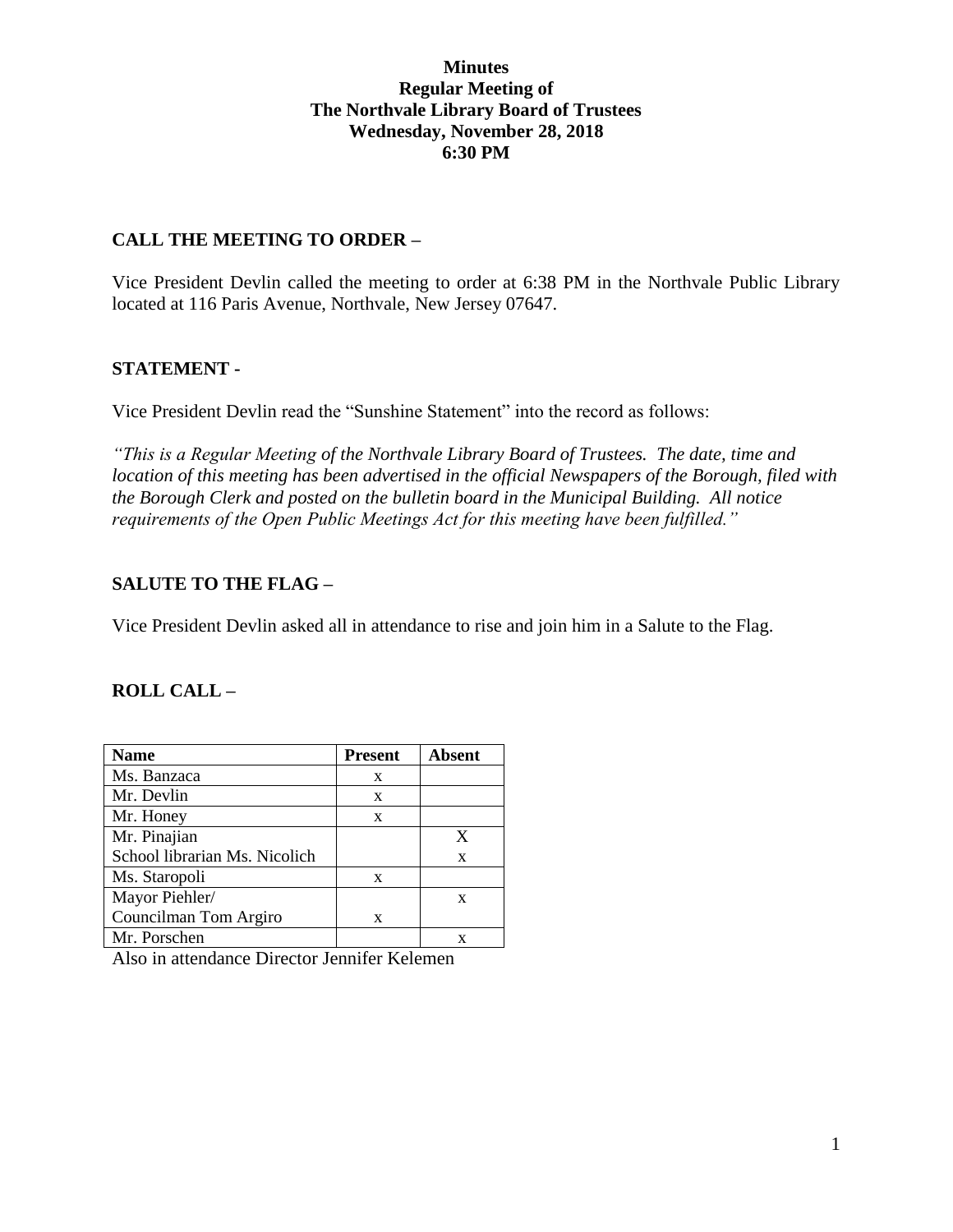#### **APPROVAL OF MINUTES**

Resolved to approve the minutes from the October 24, 2018 regular board meeting which includes the budget.

| <b>Name</b>   | <b>ACTION</b> | <b>YES</b> | NO | <b>ABSENT</b> | <b>ABSTAIN</b> |
|---------------|---------------|------------|----|---------------|----------------|
| Ms. Banzaca   |               | X          |    |               |                |
| Mr. Devlin    | second        | X          |    |               |                |
| Mr. Honey     |               | X          |    |               |                |
| Mr. Pinajian  |               |            |    | X             |                |
| Ms. Nicolich  |               |            |    |               |                |
| Ms. Staropoli | motion        | X          |    |               |                |
| Mayor Piehler |               |            |    |               |                |
| Mr. Argiro    |               | X          |    |               |                |
| Mr. Porschen  |               |            |    | X             |                |

The minutes were adopted on a roll call vote as follows:

Resolved to approve the executive minutes from the October 24, 2018 regular board meeting.

The minutes were adopted on a roll call vote as follows:

| <b>Name</b>   | <b>ACTION</b> | <b>YES</b>   | NO | <b>ABSENT</b> | <b>ABSTAIN</b> |
|---------------|---------------|--------------|----|---------------|----------------|
| Ms. Banzaca   | second        | X            |    |               |                |
| Mr. Devlin    |               | X            |    |               |                |
| Mr. Honey     |               | $\mathbf{x}$ |    |               |                |
| Mr. Pinajian  |               |              |    | X             |                |
| Ms. Nicolich  |               |              |    |               |                |
| Ms. Staropoli | motion        | $\mathbf{x}$ |    |               |                |
| Mayor Piehler |               |              |    |               |                |
| Mr. Argiro    |               | X            |    |               |                |
| Mr. Porschen  |               |              |    |               |                |

#### **GENERAL DISCUSSION –**

The Board welcomed Director Kelemen and discussed her first three weeks at the library. She was very happy to see so many fantastic programs running. The Board thanked Jennifer England and the Friends of the Library for all of their work volunteering for so many of the programs. The Board discussed keeping the meetings to the fourth Wednesday of each month for the upcoming year.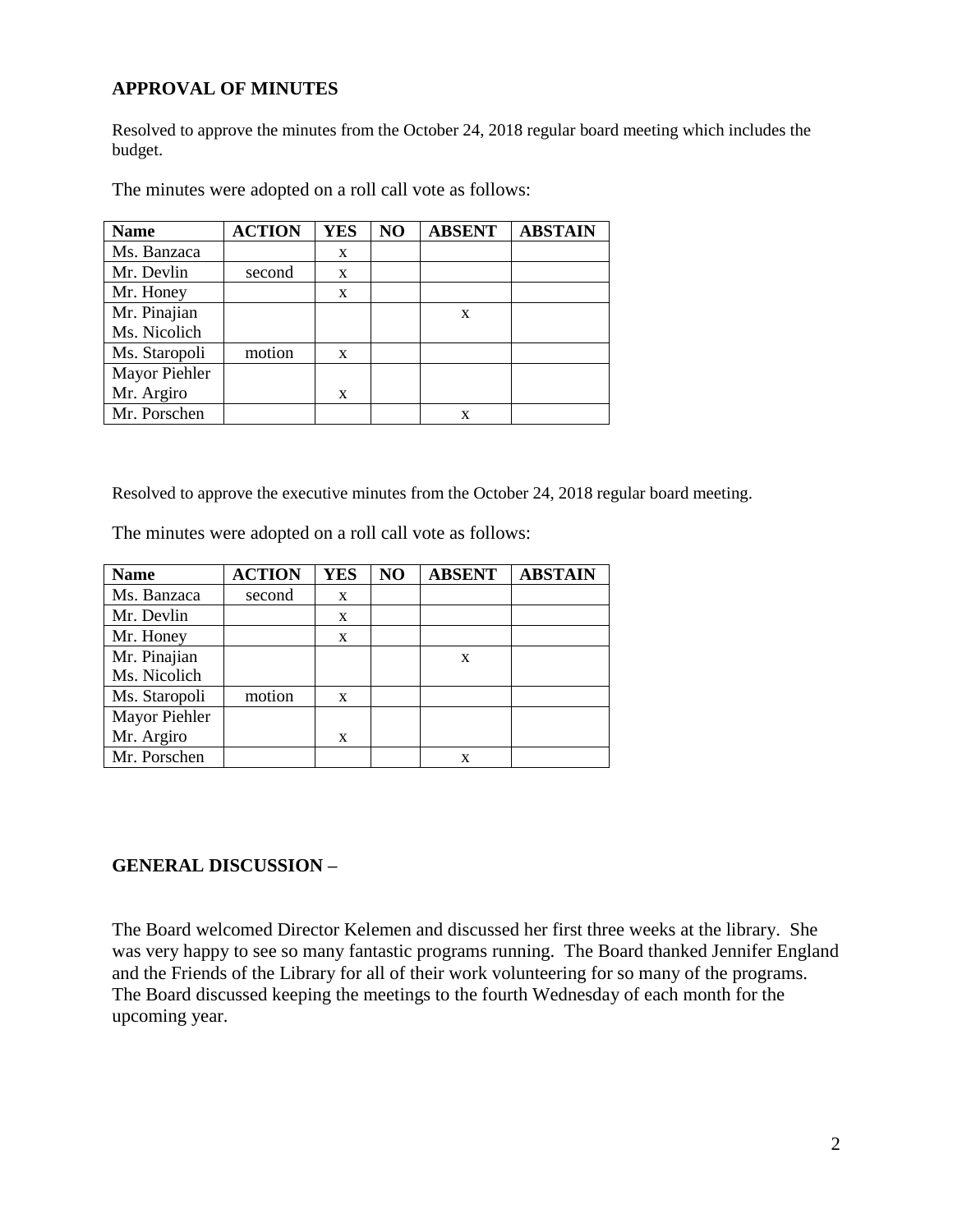# **Director's Report**

Staff Development

 $\bullet$  Emily was selected as a member of the 3<sup>rd</sup> cohort of the BCCLS Supervisor Training Program. She applied and was selected to this competitive program organized by the Library Administration, Management and Personnel Committee of BCCLS. The program will take place at Bergen Community College. Congratulations, Emily!

## BCCLS

- System Council October meeting on Thursday October 25<sup>th</sup>; Delivery question passed.
- \$9,000 will come from each library, separate from the regular BCCLS bill.
- Jennifer attended Regional Director Meeting on Thursday, November 15 at Roseland Public Library. Purpose of meeting: Meet with new BCCLS Exec. Director Dave Hansen in a small group setting.
- BCCLS Exec. Director will be making a site visit to each BCCLS library to meet staff of all 77 BCCLS libraries.

Building & Grounds

● Library Book Drop – need to stabilize

Strategic Planning

- $\bullet$  The Strategic Planning Committee met on November 13<sup>th</sup> to introduce our new Director, Jennifer, with the planning process.
- Roy will visit the Northvale Library on December  $12<sup>th</sup>$  to see the activities of the library during regular operating hours (circulation, processing, programs)
- Jennifer will provide architect with a listing of volumes, categorized by Adult, Children, YA, Media as well as free space v. storage space

Community

 Attended Borough of Northvale Veteran's Ceremony and met members of Police, incoming Council, and other community leaders and members after ceremony

Attended Friends of the Northvale Library November meeting

 Scheduled and met with Pam at the Senior Center to discuss possible future program collaboration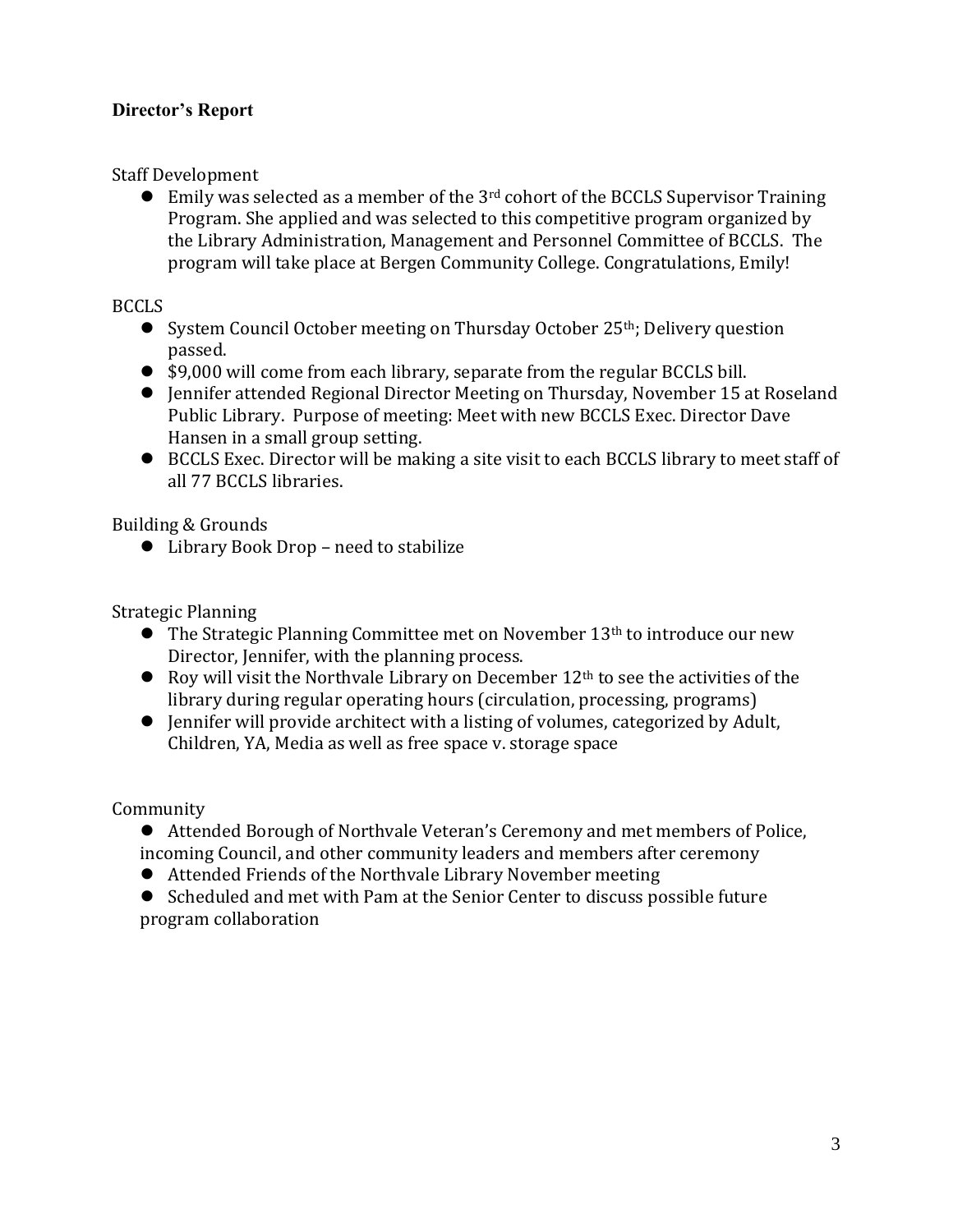| Attendance<br>Summary           |            |          |       |        |       |  |
|---------------------------------|------------|----------|-------|--------|-------|--|
| Events/Programs                 | Date       | Children | Teens | Adults | Total |  |
| Northvale Pre-school Story time | 10/1/2018  | 12       | 0     | 2      | 14    |  |
| Stories & Crafts                | 10/1/2018  | 2        | 0     | 1      | 3     |  |
| Maker Mondays                   | 10/1/2018  | 3        | 0     | 1      | 4     |  |
| Family Movie Night              | 10/2/2018  | 3        | 0     | 2      | 5     |  |
| Magical Melodies                | 10/3/2018  | 11       | 0     | 12     | 23    |  |
| Intro to Robotics               | 10/4/2018  | 3        | 0     | 3      | 6     |  |
| <b>STEM Robotics</b>            | 10/4/2018  | 0        | 2     | 1      | 3     |  |
| DIY Household Labels            | 10/4/2018  | 0        | 0     | 2      | 2     |  |
| Magical Melodies                | 10/5/2018  | 16       | 0     | 14     | 30    |  |
| Music Together                  | 10/5/2018  | 6        | 0     | 6      | 12    |  |
| DIY Pumpkin Slime               | 10/5/2018  | 20       | 5     | 10     | 35    |  |
| Spider Webs                     | 10/9/2018  | 2        | 0     | 2      | 4     |  |
| Popsicle Scarecrow              | 10/10/2018 | 5        | 0     | 5      | 10    |  |
| ESL                             | 10/10/2018 | 0        | 0     | 14     | 14    |  |
| Intro to Snap Circuts           | 10/11/2018 | 6        | 0     | 5      | 11    |  |
| Snap Circuits                   | 10/11/2018 | 0        | 2     | 2      | 4     |  |
| Read to a Dog                   | 10/11/2018 | 2        | 0     | 2      | 4     |  |
| DIY Shea Butter OR Soap         | 10/11/2018 | 0        | 0     | 3      | 3     |  |
| Gaming Tournament               | 10/12/2018 | 5        | 7     | 2      | 14    |  |
| Sensory Story Time              | 10/13/2018 | 1        | 0     | 1      | 2     |  |
| Northvale Pre-school Story time | 10/15/2018 | 12       | 0     | 2      | 14    |  |
| Stories & Crafts                | 10/15/2018 | 1        | 0     | 1      | 2     |  |
| Story Time                      | 10/16/2018 | 2        | 0     | 2      | 4     |  |
| Q-Tip Skeletons                 | 10/16/2018 | 10       | 0     | 6      | 16    |  |
| Book Club                       | 10/16/2018 | 0        | 0     | 2      | 2     |  |
| Magical Melodies                | 10/17/2018 | 14       | 0     | 14     | 28    |  |
| Story Time                      | 10/17/2018 | 4        | 0     | 3      | 7     |  |
| STEM: Beginner Scratch          | 10/18/2018 | 4        | 0     | 4      | 8     |  |
| STEM: Scratch Programming       | 10/18/2018 | 0        | 4     | 3      | 7     |  |
| Canvas Painting                 | 10/18/2018 | 0        | 0     | 9      | 9     |  |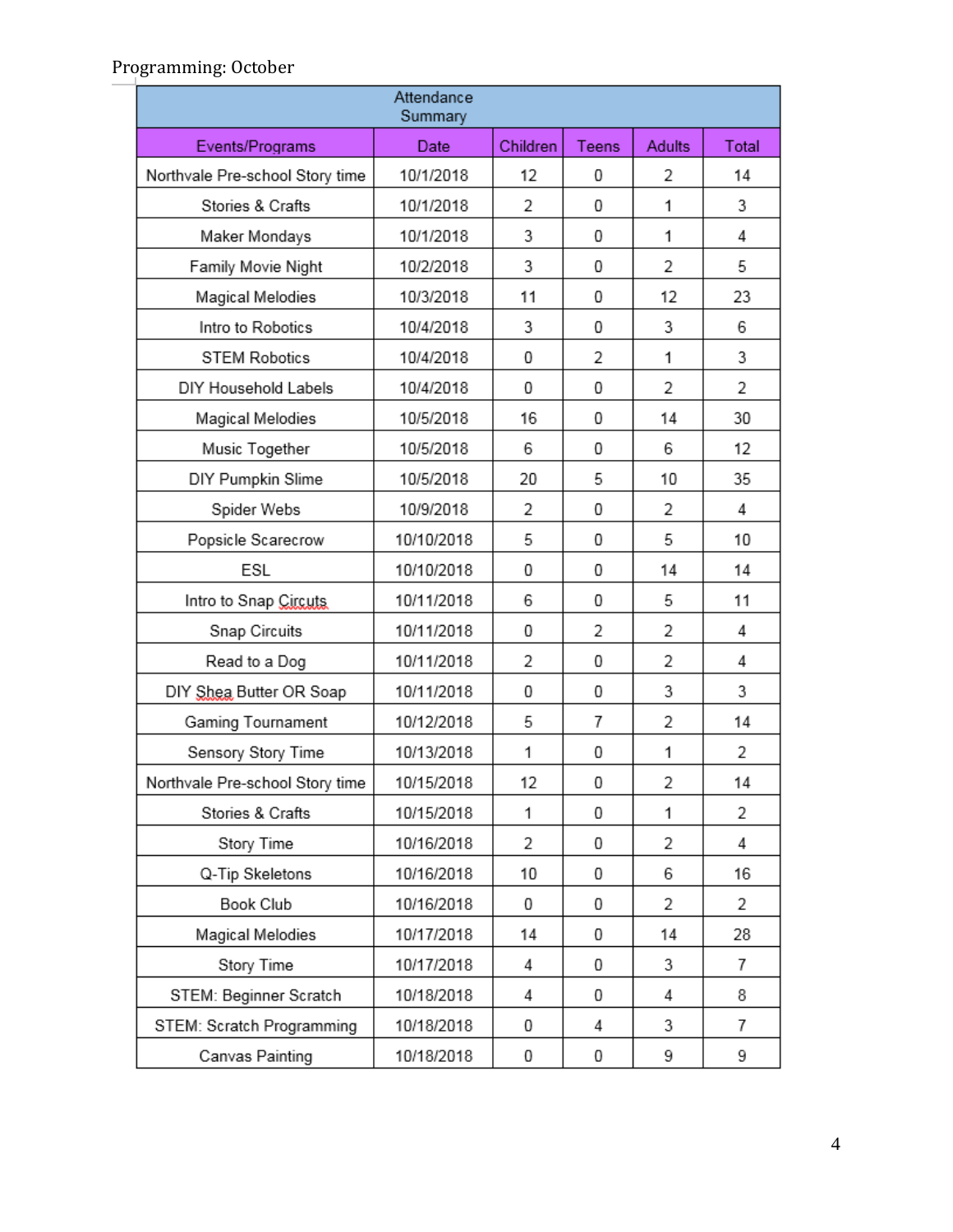| Magical Melodies                | 10/19/2018 | 20  | 0  | 18             | 38  |
|---------------------------------|------------|-----|----|----------------|-----|
| Korean Tea Ceremony             | 10/20/2018 | 1   | 0  | 13             | 14  |
| Artistically Abled              | 10/20/2018 | 2   | 0  | 2              | 4   |
| Northvale Pre-school Story time | 10/22/2018 | 13  | 0  | 2              | 15  |
| Stories & Crafts                | 10/22/2018 | 1   | 0  | 1              | 2   |
| Maker Mondays                   | 10/22/2018 | 4   | 0  | 5              | 9   |
| Healthy Eating Workshop         | 10/23/2018 | 4   | 0  | 0              | 4   |
| Story Time                      | 10/24/2018 | 2   | 0  | 2              | 4   |
| Harry Potter STEM Potions       | 10/25/2018 | 5   | 7  | 4              | 17  |
| Read to a Dog                   | 10/25/2018 | 4   | 0  | 4              | 8   |
| 3D Printing                     | 10/25/2018 | 0   | 4  | 2              | 6   |
| Harry Potter Halloween Bash     | 10/26/2018 | 10  | 5  | 10             | 25  |
| Music Together                  | 10/26/2018 | 4   | 0  | 4              | 8   |
| Gaming Tournament               | 10/26/2018 | 6   | 12 | 2              | 20  |
| Northvale Pre-school Story time | 10/29/2018 | 13  | 0  | 1              | 14  |
| Story Time                      | 10/29/2018 | 2   | 0  | $\overline{2}$ | 4   |
| Movie Night                     | 10/30/2018 | 3   | 0  | 3              | 6   |
| Story Time                      | 10/30/2018 | 2   | 0  | 2              | 4   |
| Halloween Story Time            | 10/31/2018 | 5   | 0  | 5              | 10  |
| <b>ESL Class</b>                | 10/31/2018 | 0   | 0  | 5              | 5   |
| <b>TOTAL</b>                    |            | 245 | 48 | 223            | 517 |

## **Friends of the Library Report**

# **Ms. Kathy Brunet – 417 Crest Drive** gave her report from the Friends:

On December 9<sup>th</sup> will be their annual Growler and Gill fundraiser.

On December 15<sup>th</sup> they will wrap and assemble any holiday gifts at the Library. All tips will go to the Friends of the Library.

At the Friends meeting last week they voted to fund the summer reading kick off again which will include Outrageous Pets, a magic show, and Science Tellers.

They may also vote to have free passes to Turtle Back Zoo and the Cape May Zoo. They are also looking into a Nintendo Switch gaming system. They already have the Empire State Pass and the Newark Museum Passes.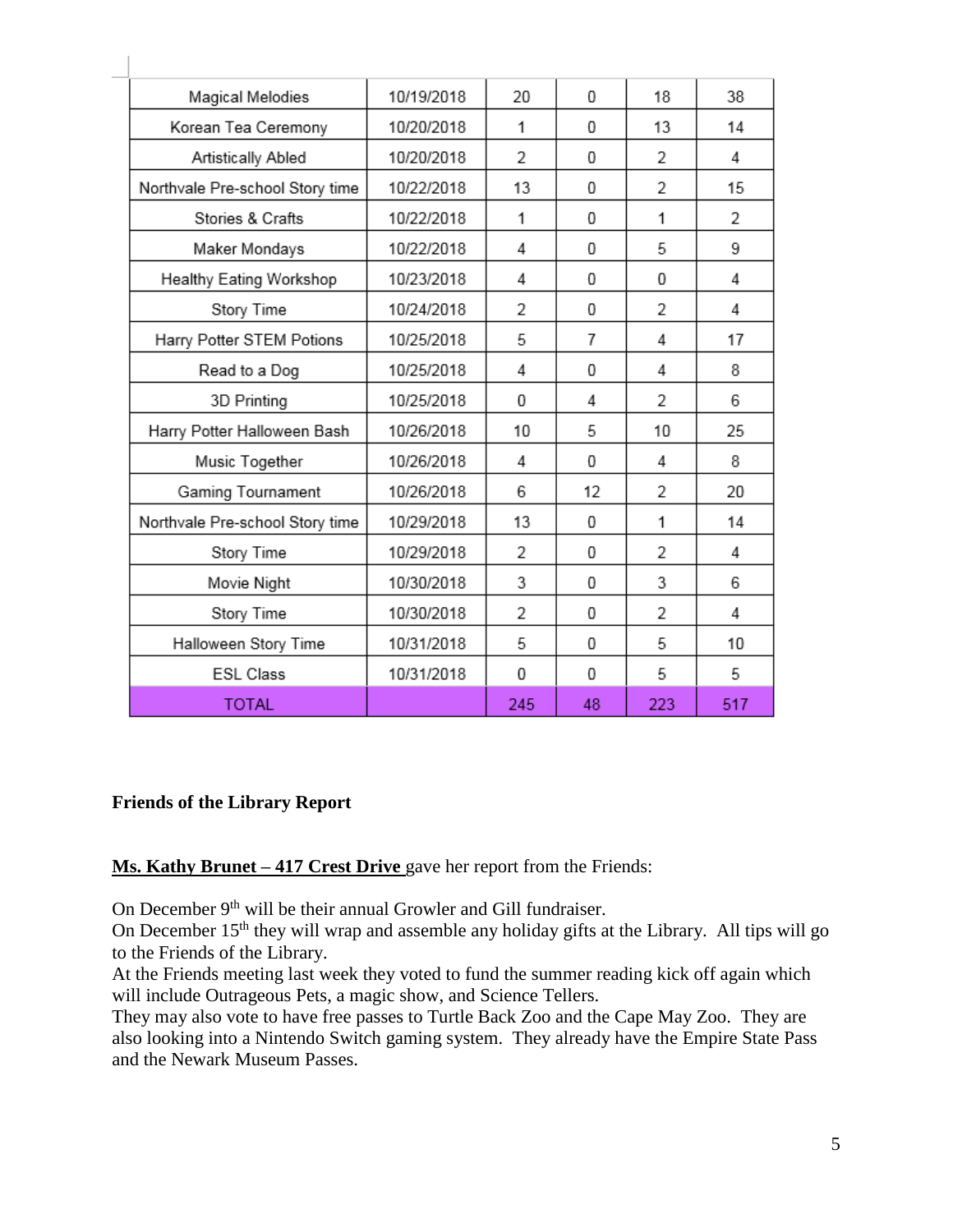## **Treasurer's Report**

See attached Budget A discussion was had on where we may want to change the 2019 budget to reflect the needs of the library better.

We are running slightly under budget for the year.

# **ROLL CALL VOTES –**

Resolved to approve the claims list for the month of November in the amount of \$3696.75

The resolution was adopted on a roll call vote as follows:

| <b>Name</b>   | <b>ACTION</b> | <b>YES</b> | NO | <b>ABSENT</b> | <b>ABSTAIN</b> |
|---------------|---------------|------------|----|---------------|----------------|
| Ms. Banzaca   | second        | X          |    |               |                |
| Mr. Devlin    |               | X          |    |               |                |
| Mr. Honey     |               | X          |    |               |                |
| Mr. Pinajian  |               |            |    | X             |                |
| Ms. Nicolich  |               |            |    |               |                |
| Ms. Staropoli | motion        | X          |    |               |                |
| Mayor Piehler |               |            |    |               |                |
| Mr. Argiro    |               | X          |    |               |                |
| Mr. Porschen  |               |            |    | X             |                |

Resolved to approve the replenishment of the petty cash for \$75

The resolution was adopted on a roll call vote as follows:

| <b>Name</b>   | <b>ACTION</b> | <b>YES</b> | NO | <b>ABSENT</b> | <b>ABSTAIN</b> |
|---------------|---------------|------------|----|---------------|----------------|
| Ms. Banzaca   | second        | X          |    |               |                |
| Mr. Devlin    |               | X          |    |               |                |
| Mr. Honey     |               | X          |    |               |                |
| Mr. Pinajian  |               |            |    | X             |                |
| Ms. Nicolich  |               |            |    |               |                |
| Ms. Staropoli | motion        | X          |    |               |                |
| Mayor Piehler |               |            |    |               |                |
| Mr. Argiro    |               | X          |    |               |                |
| Mr. Porschen  |               |            |    | x             |                |